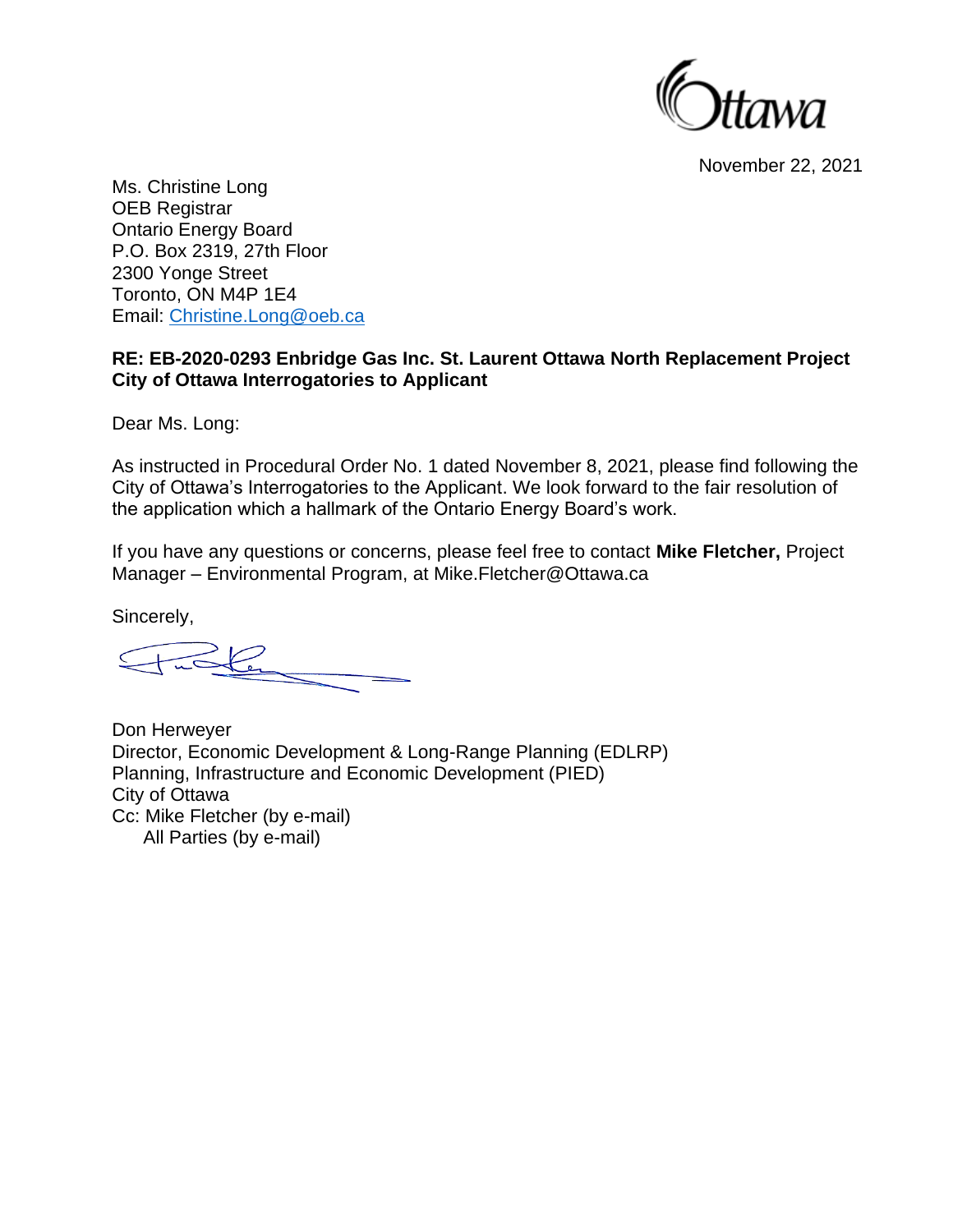# **1.0-Ottawa-1**

**Reference**: Exhibit B, Tab 1, Schedule 1, page 12, paragraphs 19, 20,21, Figure 3, Tables 1 and 2

**Citation**: "This situation would also interrupt natural gas supply to the Rockcliffe Control Station which is one of two supply sources for Gazifère. Table 1 shows the customers impacted by customer type in the Enbridge Gas and Gazifère franchise areas."

Please indicate:

Is bi-directional flow possible between Ontario and Quebec via this infrastructure and how would this proposed project impact it?

# **1.0-Ottawa-2**

**Reference**: Exhibit B, Paragraph 1

**Citation**: "…The pipelines to be abandoned will be replaced with, approximately:<sup>1</sup>

- 9 km of NPS 12 XHP ST;
- 2.4 km of NPS 16 XHP ST;
- 4.2 km of NPS 6 intermediate pressure (IP) polyethylene (PE); and
- 3.6 km of NPS 4 IP PE."
	- 1. Please provide the following:
		- a) Maximum operating pressure for all existing pipelines proposed for replacement at the time they were originally installed (please provide an itemized list)
		- b) Current maximum operating pressure for all pipelines proposed for replacement (please provide an itemized list)
		- c) If there is a discrepancy between items i and ii please explain why (please list each pipeline as appropriate and indicate the reason(s) for the pressure discrepancy or discrepancies)
		- d) Can all existing pipeline lines scheduled for replacement be safely operated at their originally designed maximum operating pressure without modification? If not, please list each pipeline as appropriate and indicate the reason(s) for the pressure discrepancy or discrepancies
	- 2. What is the maximum operating pressure for all existing and proposed pipelines? (please provide an itemized list)
	- 3. At what percentage of maximum capacity do each of the current pipelines operate at compared to when they were originally installed. (please provide an itemized list).
	- 4. What percent of maximum capacity will each of the proposed new pipelines operate at on a design day (please provide an itemized list).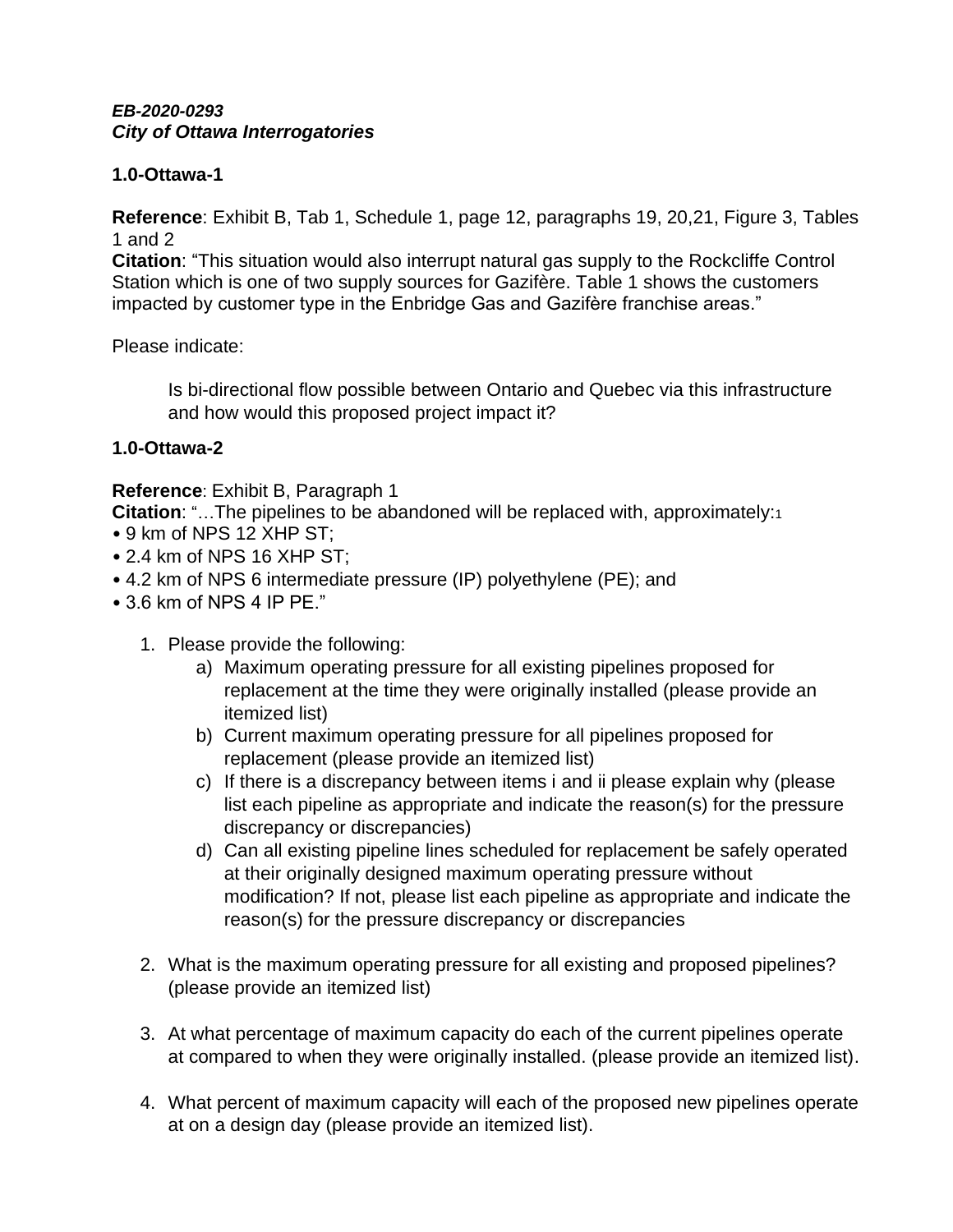- 5. Has the possibility of replacing some or all of the lines with lower capacity lines been considered? If not, why not? – please detail for all areas of the project as appropriate.
- 6. Why are decommissioned pipelines not proposed to be removed?
- 7. Has Enbridge endeavoured to co-ordinate this proposed work with other prospective infrastructure work so as to increase benefits to the community?

### **1.0-Ottawa-3**

**Reference**: Exhibit B, Paragraph 23 **Citation**: "The IRP Framework establishes six Binary Screening Criteria that allow the Company to determine whether or not any IRP alternative (IRPA) could reasonably be expected to efficiently and economically resolve an identified system constraint/need."

Was the existence of Infrastructure Canada's Green and Inclusive Community Buildings Program, or Public Service and Procurement Canada's plans for the updating of the federal district energy system or the City of Ottawa's Better Homes Loan Program or the City of Ottawa's Building Renovation and Deep Retrofit Program or Ottawa Community Housing Corporation's plans to deeply retrofit housing or the Gatineau Climate Plan or forecasted reduced Heating Degree Days caused by Global Heating taken into account when the Binary Screening Criteria were applied?

#### **1.0-Ottawa-4**

#### **Reference:** Exhibit B, Paragraph 24

**Citation**: "Hydraulically, were the entire replacement to remain an NPS 12 XHP ST pipeline, the required minimum pressures at the Rockcliffe Control Station could not be maintained."

- 1. Please provide the calculations which establish the need to increase pipeline size to NPS 16 XHP ST Pipe
- 2. Was the existence of Infrastructure Canada's Green and Inclusive Community Buildings Program, or Public Service and Procurement Canada's plans for the updating of the federal district energy system or the City of Ottawa's Better Homes Loan Program or the City of Ottawa's Building Renovation and Deep Retrofit Program or Ottawa Community Housing Corporation's plans to deeply retrofit housing or the Gatineau Climate Plan or forecasted reduced Heating Degree Days related to Global Heating taken into account when the need to increase to a NPS 16 XHP ST pipeline was determined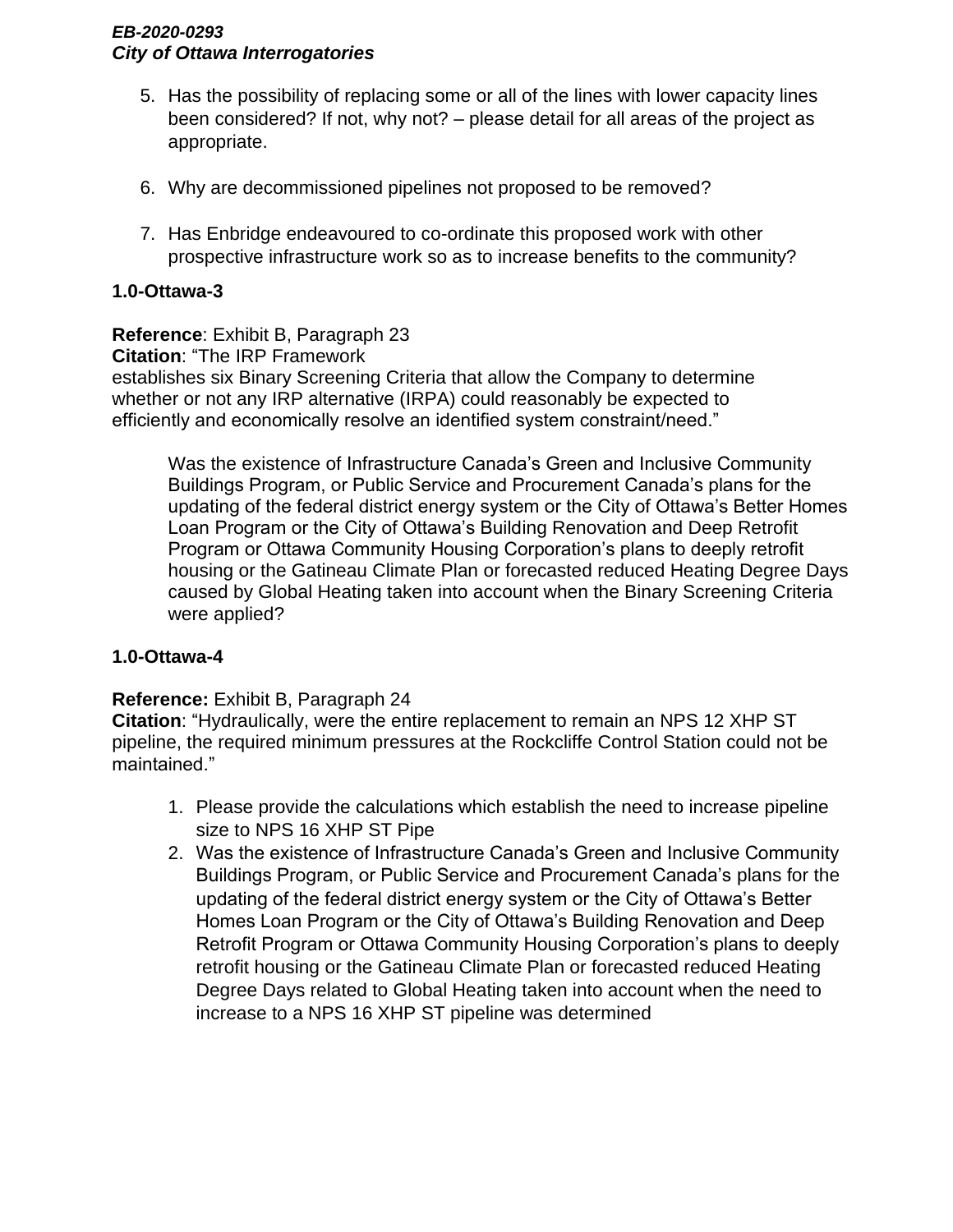#### **1.0-Ottawa-5**

**Reference**: Exhibit B, Paragraph 61 **Citation:** Table 11

> Why is replacement being recommended then the existing pipelines will continue to have the highest AHI rating until 2041?

#### **2.0-Ottawa-6**

# **Reference**: Exhibit B, Paragraph 8

**Citation**: "Enbridge Gas's Distribution Integrity Management Program (DIMP) continually evaluates assets to identify hazards and assess risks to help ensure gas distribution assets remain suitable and fit for continued service."

Please detail all safety concerns Enbridge has with the existing pipelines and what mitigation options exist to address those concerns?

#### **2.0-Ottawa-7**

### **Reference**: Exhibit B, Paragraph 11

**Citation**: "…Records indicate inadequate cathodic protection up to the mid-1970s which has resulted in increased corrosion rates of the pipeline leading to leaks."

What is the estimated gas leakage rate in the current lines? Please indicate in cubic meters per year.

#### **2.0-Ottawa-8**

#### **Reference**: Exhibit B, Paragraph 31

**Citation**: "If the quality of field applied coatings is [sic] compromised, pipe coatings can soften, flow or become cracked and brittle, resulting in disbonded and ineffective coating which could lead to corrosion problems."

Could cathodic protection be enhanced to reduce operational risk and increase the service life of the existing pipelines?

# **2.0-Ottawa-9**

**Reference**: Exhibit B, Paragraph 36 **Citation**: "As part of Enbridge Gas's regular bridge crossing inspection program…"

When was Enbridge first aware of corrosion at this location? Were there inspections prior to 2016 and if so, what did the inspections report? Please provide all inspection reports.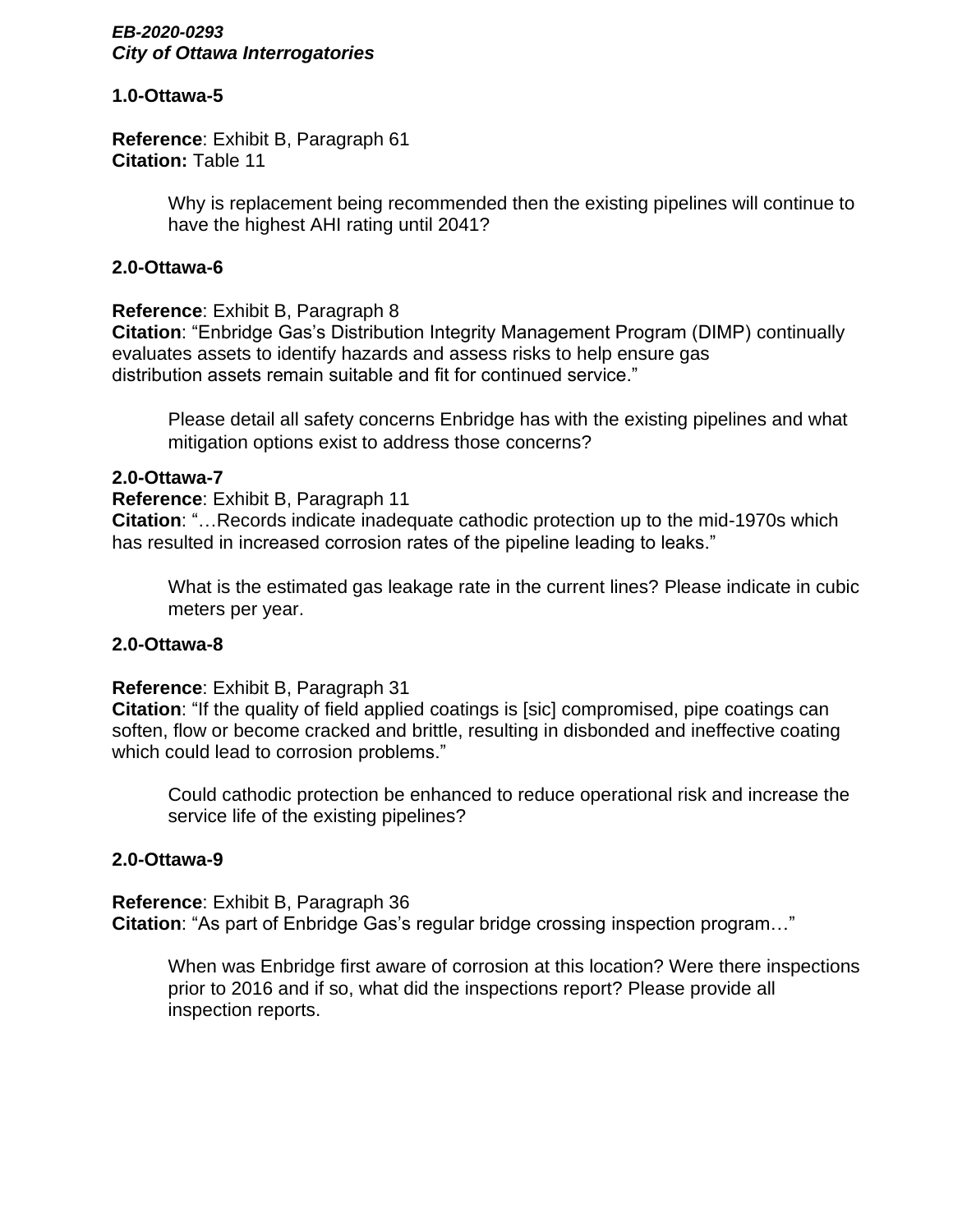# **2.0-Ottawa-10**

**Reference**: Exhibit B, Paragraph 62 **Citation**: Table 12

- 1. Would operating any of the pipelines at lower pressure, capacity or annual throughput extend their service life? If so, please provide an itemized list.
- 2. Would operating any of the pipelines at lower than current pressure enhance safety or reduce leak volume?
- 3. If the gas demand in the area of the proposed work drops by 90% by 2050, will all the proposed new infrastructure remain operable? How would this impact cost recovery for the project?

# **3.0-Ottawa-11**

**Reference**: Exhibit B, Paragraph 68 **Application**: Table 13

Please answer the following:

- 1. If the gas demand in the area of the proposed work drops by 90% by 2050, how would this impact cost recovery for the proposed project?
- 2. Will this proposed project directly or indirectly increase Enbridge's corporate earnings over the life of the asset? If no, please explain. If yes, please provide the forecasted impact.

# **4.0-Ottawa-12**

**Reference:** Exhibit B, Paragraph 62 **Citation**: Table 12

- 1. Have climate change resiliency impacts been taken into account in the proposed design and work?
- 2. Will the proposed replacement result in greater energy efficiency?

# **4.0-Ottawa-13**

**Reference**: Exhibit B, Paragraph 71 **Citation**: Table 14

- 1. What is the maximum rate of hydrogen blending possible i) in the existing lines and ii) in the proposed new lines?
- 2. Will any measures be taken to reduce or eliminate greenhouse gas emissions during the proposed replacement? If so, Enbridge is asked to detail them.